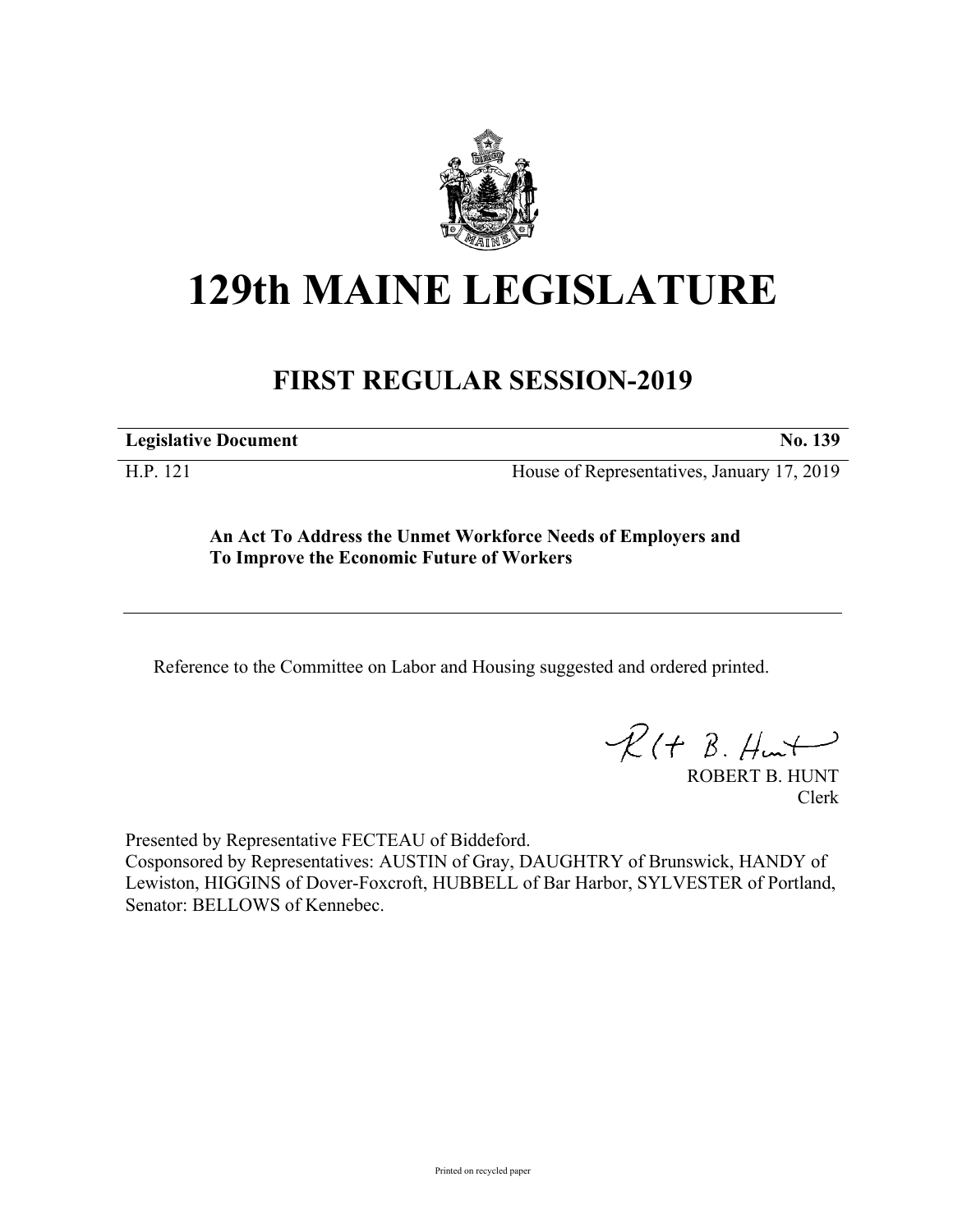**Be it enacted by the People of the State of Maine as follows:**

 **Sec. 1. 26 MRSA §773-A, sub-§3, ¶E,** as enacted by PL 2017, c. 286, §4, is amended to read:

 E. Who has graduated from high school and who has graduated from a vocational, career and technical or cooperative education program approved by the Department of Education and is hired by an employer to work in an occupation for which the minor has been trained and certified by the vocational program may work for that employer in that occupation.

 **Sec. 2. 26 MRSA §2033, sub-§3,** as enacted by PL 2007, c. 352, Pt. A, §3, is amended to read:

 **3. Notice.** The department shall provide notice, including individual written notice, signs and other effective outreach methods, to inform people of the program and the education, training and support available from or through the program to individuals seeking work, education or training in the department's career centers. The department shall tailor outreach efforts to focus on, without limitation, the following target demographics: unemployed and underemployed workers, veterans, immigrants, recipients of benefits under the statewide food supplement program pursuant to Title 22, section 3104, low-skilled manufacturing workers and students enrolled in postsecondary education. The department shall also collaborate with education and training partners, employers, trade associations and other entities to improve outreach to target populations in industries identified as having a significant demand for a highly skilled workforce. This collaboration on outreach must include, at a minimum, a collaboration with the Maine Community College System. Additionally, the department shall conduct outreach efforts with employers in industries with significant demand for skilled labor that have been approved for participation in the program pursuant to subsection 4 when those industries are at risk, diversifying or growing and the employer's employees may be eligible for the program.

 **Sec. 3. 26 MRSA §2033, sub-§4, ¶A,** as amended by PL 2017, c. 110, §22, is further amended to read:

- A. The education or training provided through the program must be for employment in industries with significant demand for skilled labor that have been:
- (1) Identified by the Center for Workforce Research and Information as providing opportunity for employment in jobs with high compensation;
- (2) Recommended by the State Workforce Board; and
- (3) Approved by the Governor or the Governor's designee.

 The identification, recommendation and approval of industries pursuant to this paragraph must take into account direct employer input in identifying the inventory and growth of highly skilled jobs that are currently or soon to be present in the State's economy, with an emphasis on jobs in industries that are expanding, jobs that have recently emerged in significant numbers and jobs that may be anticipated based on business trends. This identification, recommendation and approval must also take into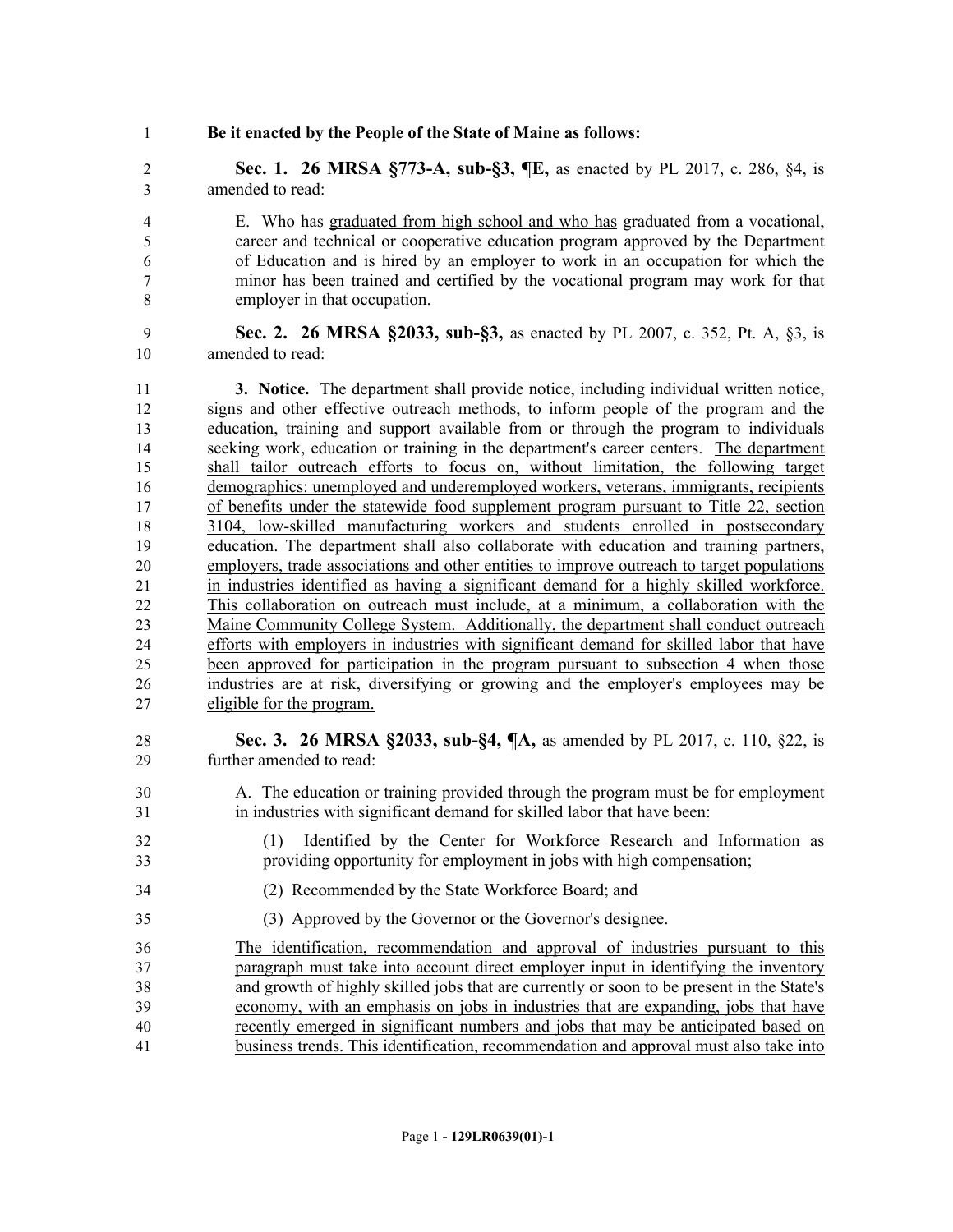- account changing demographics, emerging trends and innovations and must include traditional industries in the State in which innovations and new technologies are creating demand for skilled workers, including, but not limited to, food production, farming, fisheries, forest products and manufacturing.
- **Sec. 4. 26 MRSA §2033, sub-§5-A,** as enacted by PL 2015, c. 257, §1, is amended to read:

 **5-A. Secondary student eligibility.** Notwithstanding subsection 5, paragraph A, before January 1, 2020, a full-time student at a public secondary school enrolled in a career and technical education program at a career and technical education center or a career and technical education region may be granted enrollment in the program if the student applies for enrollment and meets the requirements of subsection 5, paragraphs B, C, D and E. For the purpose of determining eligibility under subsection 5, paragraph C, "income" includes the income of the student's family as defined by department rule.

 The commissioner may not expend, on an annualized basis, more than 15% of the annual revenue to the fund for tuition, other allowable costs and administration and case management for students enrolled in the program under this subsection and the costs for any of these students who continue to participate in the program after attaining 18 years of age.

- This subsection is repealed January 1, 2020.
- **Sec. 5. 26 MRSA §2033, sub-§8, ¶B,** as enacted by PL 2007, c. 352, Pt. A, §3, is amended to read:
- B. Prior to the establishment of a plan, a participant must be given:
- (1) A description of the program, including a list of services and supports available through the program and nontraditional employment opportunities, so that the participant may identify a suitable employment goal and the services needed to participate in the program;
- (2) The opportunity to learn about and examine relevant labor market information related to identified industries and the participant's employment preference;
- (3) If the participant's employment goal is an occupation for which an apprenticeship may be available, information about the department's apprenticeship program under chapter 33; and
- (4) Information about and assistance in applying for other services that will assist the participant in succeeding in the plan and prevent any unnecessary expenditure of resources by the program, including federal financial aid provided under the federal Higher Education Act of 1965, 20 United States Code, Chapter 28; the state and federal earned income tax credit; health care resources; unemployment compensation; dislocated worker benefits; trade adjustment assistance; and other services available from other departments of State Government including the Department of Health and Human Services. Information concerning allowable uses of any existing family development account under Title 10, chapter 110, subchapter 4-A must also be provided; and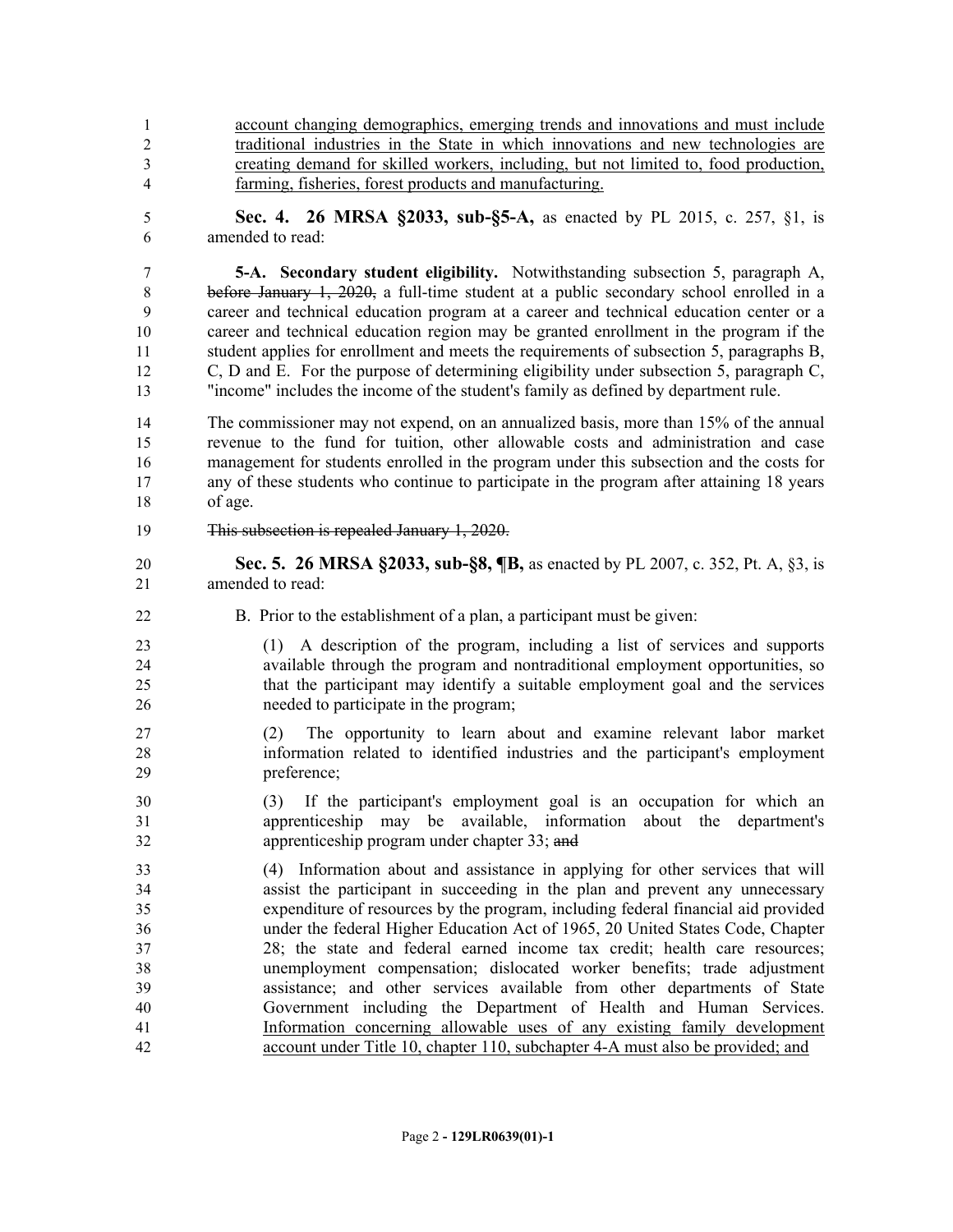(5) Comprehensive career planning services that will enable the participant to identify a career goal and understand the financial costs and benefits of the education or training needed to meet that goal. The department may partner with other entities in providing comprehensive career planning services under a memorandum of understanding that specifies the requirements for career goals under the program. This partnership must include, at a minimum, a partnership with the Maine Community College System with respect to participants enrolled or seeking enrollment in a training or education course provided by the Maine Community College System. The Maine Community College System shall assist the department in program management and oversight for such participants.

 **Sec. 6. 26 MRSA §2033, sub-§10,** as amended by PL 2015, c. 402, §2, is further amended to read:

 **10. Monitoring, evaluation and annual report.** The department shall implement a comprehensive evaluation strategy that evaluates the fund, using both quantitative and qualitative data and including an analysis of the return on investment in the fund. The evaluation must consider, at a minimum, the following factors: the value of total compensation, including, but not limited to, health insurance and other benefits to those participating in training; the impact of the program on the Unemployment Compensation Fund; the impact on productivity and performance for employers; and the impact on meeting the demand for skilled workers in industries in this State. The evaluation must measure the impact of the program over time, including a longitudinal analysis that captures productivity and other outcomes related to the program. The department must submit a report to the joint standing committee of the Legislature having jurisdiction over labor matters by February 1st of each year on the status of the program and on the evaluation data collected and analyzed. The report also must include the formula or limit established by the commissioner pursuant to subsection 2 to limit the proportion of program funds expended on career counseling and administration and the amount of funds expended for these purposes. The report must also include a summary of the department's collaboration with the Maine Community College System under subsection 3 and this collaboration's success in increasing access to the program.

## **SUMMARY**

 This bill makes a number of changes to the Competitive Skills Scholarship Program administered by the Department of Labor, including the following.

 1. It requires that the Department of Labor's outreach efforts regarding the program be tailored to focus on unemployed and underemployed workers, veterans, immigrants, recipients of benefits under the statewide food supplement program, low-skilled manufacturing workers and students enrolled in postsecondary education.

 2. It directs the Department of Labor to collaborate with other entities to improve program outreach to target demographics, including, at a minimum, collaboration with the Maine Community College System.